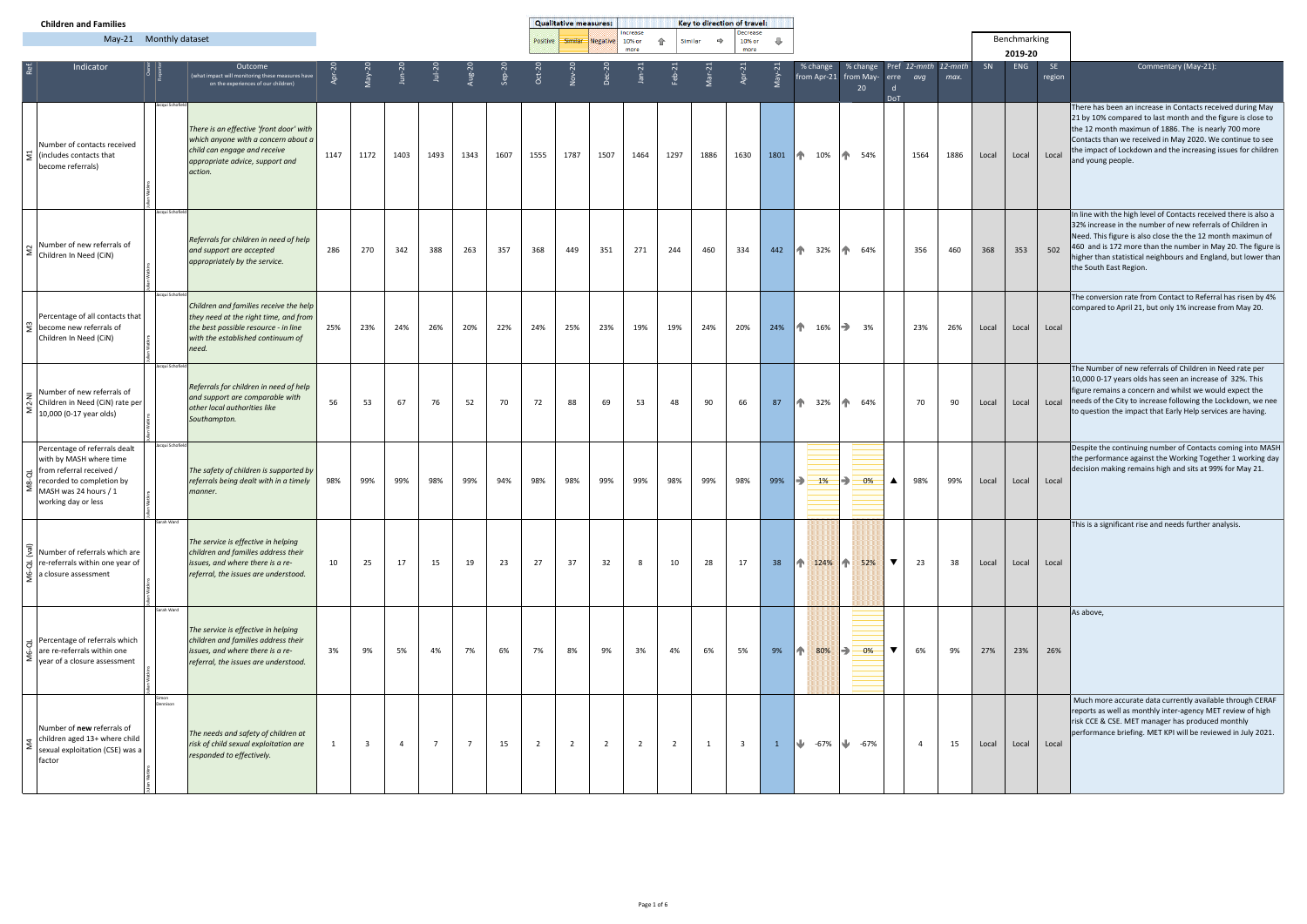| Indicator                                                                                                                                      |                     | Outcome<br>(what impact will monitoring these measures have<br>on the experiences of our children)                                                  |      |      |                |      |                |                |      |      |              |                    |      |      |      |      | % change<br>from Apr-21 from May- erre<br>20         | <b>DoT</b>              | avg            | % change Pref 12-mnth 12-mnth<br>max. | <b>SN</b> | <b>ENG</b>  | SE.<br>region | Commentary (May-21):                                                                                                                                                                                                                                                                                                                                                                                                                                                                                                                                                                                                                                                                                                                                                                                                                                    |
|------------------------------------------------------------------------------------------------------------------------------------------------|---------------------|-----------------------------------------------------------------------------------------------------------------------------------------------------|------|------|----------------|------|----------------|----------------|------|------|--------------|--------------------|------|------|------|------|------------------------------------------------------|-------------------------|----------------|---------------------------------------|-----------|-------------|---------------|---------------------------------------------------------------------------------------------------------------------------------------------------------------------------------------------------------------------------------------------------------------------------------------------------------------------------------------------------------------------------------------------------------------------------------------------------------------------------------------------------------------------------------------------------------------------------------------------------------------------------------------------------------------------------------------------------------------------------------------------------------------------------------------------------------------------------------------------------------|
| Number of children receiving<br>Early Help services who are<br>n stepped up for Children In<br>$\sum$ Need (CiN) assessment                    | <b>Holehouse</b>    | The needs and safety of children at<br>risk of child sexual exploitation are<br>responded to effectively.                                           |      | 10   | $\overline{1}$ | 13   | $\overline{4}$ | $\overline{7}$ | 14   | 17   | $\mathbf{0}$ | $\overline{4}$     | -5   | 10   | 5    | 8    | $\sqrt{2}$<br>PP.<br>60%<br>-20%                     |                         | $\overline{7}$ | 17                                    | Local     |             | Local Local   | Early Help Locality Teams continue to work with families to<br>prevent escalation of need, & to refer appropriately where<br>children are at immediate risk and in need of protection. The<br>Early Help Hub Rapid Response Team continue to work with<br>new referred high-end early help cases preventing escalation<br>into Social Care. EH Locality cases are RAG rated and new EH<br>SW team is being implemented. The number of CSC 'step up'<br>cases in April was above average with 8 recorded.                                                                                                                                                                                                                                                                                                                                                |
| Number of Children In Need<br>(CiN) at end of period (all open<br>$\vec{E}$ cases, excluding EHPs, EHAs,<br>CPP and LAC)                       | Sarah Ward          | Children in need of help and support<br>receive a consistent and effective<br>service.                                                              | 1292 | 1311 | 1313           | 1313 | 1232           | 1251           | 1305 | 1348 | 1226         | 1162               | 1109 | 1218 | 1151 | 1217 | $\Rightarrow$<br>6%<br>$\Rightarrow$<br>$-7%$        | ▼                       | 1,237          | 1,348                                 | Local     | Local       |               | This has increased since last month. This is probably due to 3<br>things - an increase in children being removed from cp plans,<br>an increase in cases transferring from the assessment team<br>following an increase in referrals to Children's Services, and a<br>decrease in the work flow in PACT due to staffing issues. PACT<br>now have CIN trackers whereby cases which have been open<br>for over 6 months are reveiwed more thoroughly. This has<br>shown that there is some current delay in work flow to close,<br>transfer or step down CIN cases. PACT is currently short<br>staffed with social workers and managers and this results in<br>cases with less or no safeguarding issues not progressing as<br>well. It has just been agreed that recrutiment for an ATM for 3<br>months can be undertaken to assist in this area of work. |
| Number of children open to<br>o the authority who have been<br>$\Xi$ missing at any point in the<br>period (count of children)                 |                     | The needs and safety of children who<br>have been missing are responded to<br>robustly.                                                             | 50   | 64   | 57             | 83   | 59             | 72             | 69   | 78   | 53           | 49                 | 69   | 75   | 64   | 77   | 20%<br>$\bigcap$<br>ńП.<br>20%                       | $\overline{\textbf{v}}$ | 67             | 83                                    | Local     | Local       | Local         | Monthly levels consistent with pre-covid rates - no<br>comparative data available from other LAs or SNs - all children<br>offered RHI & 80-90% accepted & successfully undertaken.                                                                                                                                                                                                                                                                                                                                                                                                                                                                                                                                                                                                                                                                      |
| Φ Number of Single Assessments<br>$ \vec{u} $ (SA) completed                                                                                   | Schofield           | Children receive a comprehensive<br>assessment of their needs; with<br>strengths and areas of risk identified<br>to inform evidence-based planning. | 259  | 247  | 265            | 326  | 248            | 243            | 285  | 346  | 410          | 305                | 304  | 288  | 293  |      | 321 1 10% 1 30%                                      |                         | 303            | 410                                   | 354       | 365         | 485           | The number of single assessments completed during May 21<br>has increased by 10% compared to April 21. This is also an<br>increase of 74 compared to May 20 which correlates with the<br>increasing number of referrals of Children in Need.                                                                                                                                                                                                                                                                                                                                                                                                                                                                                                                                                                                                            |
| $\&$ Percentage of Single<br>o Assessments (SA) completed<br>  山   within 10 days                                                              | Schofield           | Assessments are completed in a<br>timely manner, to ensure that<br>children receive the help they need<br>without unnecessry delay.                 | 13%  | 14%  | 6%             | 12%  | 4%             | 9%             | 12%  | 14%  | 16%          | 10%                | 12%  | 15%  | 13%  | 13%  | $\Rightarrow$ 2%<br>$\blacksquare \blacksquare$ -10% | $\blacktriangle$        | 11%            | 16%                                   | 11%       | 12%         | 13%           | The percentage of single assessments completed within 10<br>days for May 21 remains at 13% and is line with the South East<br>region.                                                                                                                                                                                                                                                                                                                                                                                                                                                                                                                                                                                                                                                                                                                   |
| S Percentage of Single<br>Assessments (SA) completed<br>$\overline{\text{u}}$ within 11-25 days                                                | Schofield           | Assessments are completed in a<br>timely manner, to ensure that<br>children receive the help they need<br>without unnecessry delay.                 | 43%  | 49%  | 44%            | 40%  | 32%            | 26%            | 32%  | 31%  | 31%          | 27%                | 35%  | 26%  | 43%  | 33%  | JJ 3<br>$-24\%$ $\frac{1}{2}$ $-33\%$                | $\blacktriangle$        | 33%            | 44%                                   | Local     | Local       | Local         | The percentage of singlle asssessments completed within 11-<br>25 days is 33%. This is not necessarily significant.                                                                                                                                                                                                                                                                                                                                                                                                                                                                                                                                                                                                                                                                                                                                     |
| Percentage of Single<br>Assessments (SA) completed<br>山 within 26-35 days                                                                      | Jacqui<br>Schofield | Assessments are completed in a<br>timely manner, to ensure that<br>children receive the help they need<br>without unnecessary delay.                | 15%  | 11%  | 20%            | 18%  | 28%            | 21%            | 16%  | 15%  | 19%          | 18%                | 13%  | 28%  | 20%  | 19%  | 目个《<br>$\Rightarrow$<br>$-4%$<br>81%                 | ▲                       | 20%            | 28%                                   | Local     | Local Local |               | The percentage of single assessments completed within 26-35<br>days is 19%. This is not necessarily significant.                                                                                                                                                                                                                                                                                                                                                                                                                                                                                                                                                                                                                                                                                                                                        |
| S Percentage of Single<br><u>ल</u> Assessments (SA) completed<br>$\overline{\text{m}}$ within 36-45 days                                       | Schofield           | Assessments are completed in a<br>timely manner, to ensure that<br>children receive the help they need<br>without unnecessary delay.                | 8%   | 13%  | 15%            | 23%  | 24%            | 30%            | 22%  | 19%  | 24%          | 28%                | 14%  | 14%  | 14%  | 22%  | $\bigcap$<br>个!<br>56%<br>68%                        | ▲                       | 21%            | 30%                                   | Local     | Local       |               | The percentage of single assessments completed within 36-45<br>days is 22% seeing an increase of 56% compared to April 21.<br>Local This is not necessarily significant.                                                                                                                                                                                                                                                                                                                                                                                                                                                                                                                                                                                                                                                                                |
| S Percentage of Single<br>Assessments (SA) completed<br>$\overline{\mathbf{u}}$ over 45 days                                                   | Jacqui<br>Schofield | Assessments are completed in a<br>timely manner, to ensure that<br>children receive the help they need<br>without unnecessary delay.                | 21%  | 14%  | 15%            | 7%   | 11%            | 13%            | 18%  | 21%  | 11%          | 16%                | 26%  | 16%  | 10%  | 14%  | 个<br>33%<br>▌▅<br>$-1\%$                             | $\blacktriangledown$    | 15%            | 26%                                   | 15%       | 16%         | 15%           | There is an increase of 33% of single assessments completed<br>over 45 days. This is not representitive of the performance<br>within the Assessment Service. The data is drawn from all<br>single assessments completed throughout Children's Services.                                                                                                                                                                                                                                                                                                                                                                                                                                                                                                                                                                                                 |
| $\overline{\overline{\mathfrak{G}}}$ Number of Single Assessments<br>$\leftarrow$ (SA) completed in 45 working<br>$\overline{\mathbf{H}}$ days | Schofield           | Assessments are completed in a<br>timely manner, to ensure that<br>children receive the help they need<br>without unnecessary delay.                | 204  | 213  | 225            | 303  | 221            | 211            | 235  | 272  | 366          | 255                | 226  | 241  | 263  | 285  | $\sqrt{1}$<br>$\Rightarrow$<br>8%<br>34%             | ▲                       | 259            | 366                                   |           |             |               | The number of single assessments completed in 45 working<br>days is 285 for May 21 with a slight increase on April 21                                                                                                                                                                                                                                                                                                                                                                                                                                                                                                                                                                                                                                                                                                                                   |
| $\vec{\sigma}$ Percentage of Single<br>Assessments (SA) completed<br>$\frac{1}{10}$ in 45 working days                                         | Schofield           | Assessments are completed in a<br>timely manner, to ensure that<br>children receive the help they need<br>without unnecessary delay.                | 79%  | 86%  | 85%            | 93%  | 89%            | 87%            | 82%  | 79%  | 89%          | 84%<br>Page 2 of 6 | 74%  | 84%  | 90%  | 86%  | $\Rightarrow$<br>$-4%$<br>IÐ.<br>$-0\%$              | ▲                       | 85%            | 93%                                   |           |             |               | There is a decrease of 4% of single assessments completed 45<br>dinays. This is not representitive of the performance within<br>the Assessment Service. The data is drawn from all single<br>assessments completed throughout Children's Services.                                                                                                                                                                                                                                                                                                                                                                                                                                                                                                                                                                                                      |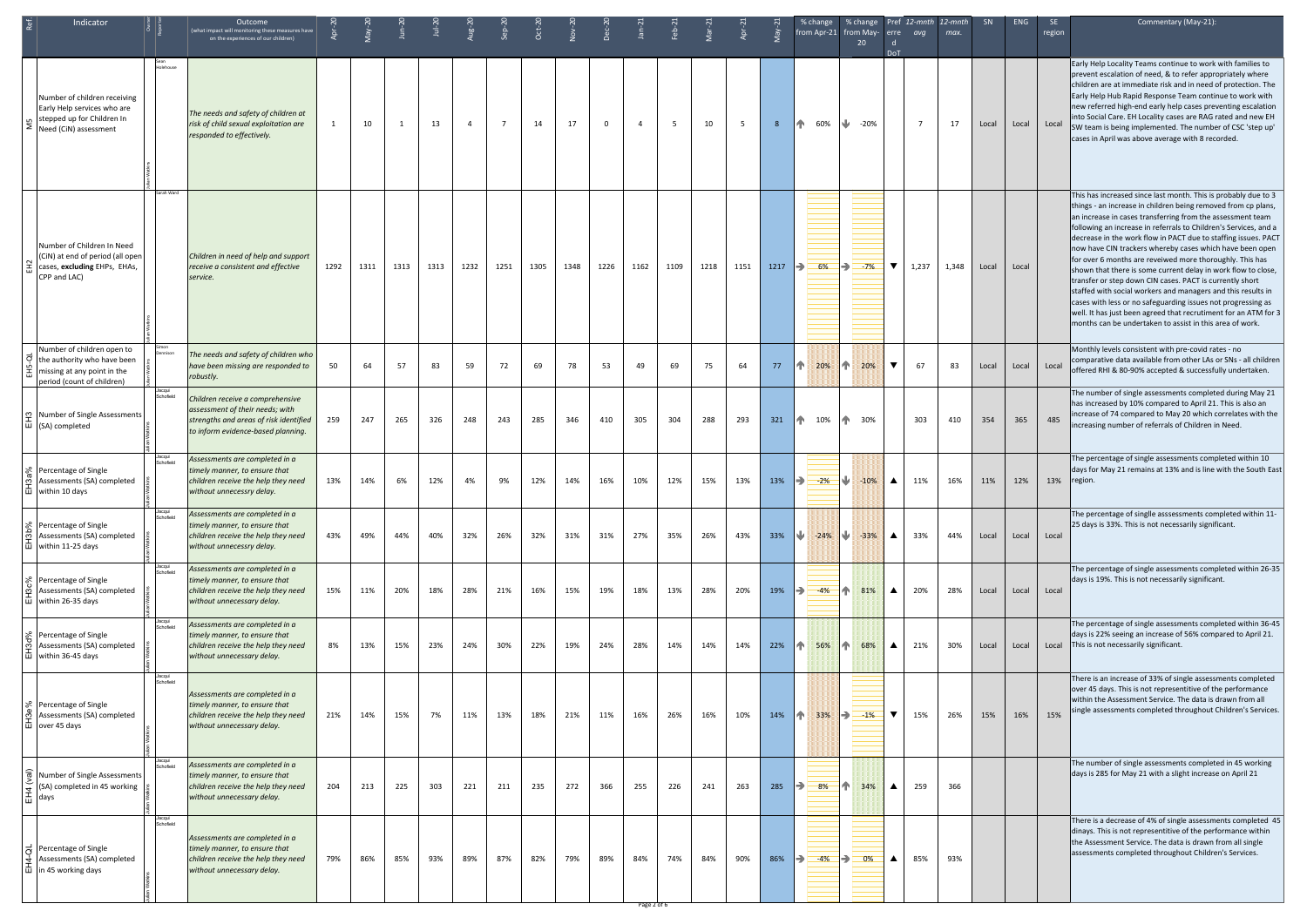| Indicator                                                                                                                                             |                    | Outcome<br>(what impact will monitoring these measures have<br>on the experiences of our children)                                                                               |              |                         |                | ∕-ا∪ر<br>1 | $\mu$ g-2 | $\frac{1}{2}$  | $Oct-2$ |     |      |                   |     |     |      |         | $%$ change<br>from Apr-21 from May- erre | 20                     | % change Pref 12-mnth 12-mnth<br>avq<br>DoT | max.           | SN    | ENG   | SE<br>region | Commentary (May-21):                                                                                                                                                                                                                                                                                                                                                                                                                                                                                                                                               |
|-------------------------------------------------------------------------------------------------------------------------------------------------------|--------------------|----------------------------------------------------------------------------------------------------------------------------------------------------------------------------------|--------------|-------------------------|----------------|------------|-----------|----------------|---------|-----|------|-------------------|-----|-----|------|---------|------------------------------------------|------------------------|---------------------------------------------|----------------|-------|-------|--------------|--------------------------------------------------------------------------------------------------------------------------------------------------------------------------------------------------------------------------------------------------------------------------------------------------------------------------------------------------------------------------------------------------------------------------------------------------------------------------------------------------------------------------------------------------------------------|
| Number of Section 47 (S47)<br>  Ö   enquiries started                                                                                                 | Schofield          | Where there are concerns about a<br>child's safety, there is a robust<br>assessment of risk.                                                                                     | 104          | 112                     | 138            | 121        | 81        | 126            | 121     | 167 | 149  | 91                | 91  | 174 | 117  | 158     | 1 35% 1 41%                              |                        | 128                                         | 174            | 119   | 110   | 155          | The number of section 47 enquiries started has seen an<br>increase of 35%. Whilst you may expect an increase in section<br>47 enquiries in line with an increase in referrals, this remains<br>higher than statistical neighbours.                                                                                                                                                                                                                                                                                                                                 |
| $\overline{5}$ Rate of Section 47 (S47)<br>enquiries started per 10,000<br>$ \ddot{\circ} $ children aged 0-17                                        | Schofield          | Safeguarding investigations<br>undertaken by the service are at a<br>level that is comparable with other<br>local authorities like Southampton.                                  | 20           | 22                      | 27             | 24         | 16        | 25             | 24      | 33  | 29   | 18                | 18  | 34  | 23   | 31      | 1 35%                                    | $\sqrt{1}$<br>41%      | 25                                          | 34             | 19    | 14    | 15           | The rate of section 47 enquiries per 10,000 children 0-17 is<br>significantly higher that statitical neighbours, south east<br>region and Egland. This shows a risk averse service and too<br>many children are being subject to this level of enquiry who<br>may not need it.                                                                                                                                                                                                                                                                                     |
| Number of children with a<br>Child Protection Plan (CPP) at<br>the end of the month,<br>excluding temporary<br>registrations                          | <b>Stuart Webb</b> | Child Protection Plans are in place<br>for children where it has been<br>assessed that multi-agency<br>intervention is required to keep them<br>safe.                            | 399          | 418                     | 407            | 426        | 415       | 393            | 389     | 394 | 399  | 400               | 358 | 313 | 337  | 355     | $\rightarrow$<br>5%                      | $\frac{1}{2}$ -15%     | 382                                         | 426            | 350   | 339   | 427          | The number and rate per 10,000 of children subject to CPP<br>aligns with the increase in contacts and section 47 activity in<br>the past month. However, the level of section 47 activity in<br>Southampton remains very high in Southampton.                                                                                                                                                                                                                                                                                                                      |
| Rate of children with Child<br>Protection Plan (CPP) per<br>10,000 (0-17 year olds) at end<br>of period                                               | <b>Stuart Webb</b> | The number of children who require<br>Child Protection Plans is at a level<br>that is comparable with other local<br>authorities like Southampton.                               | 78           | 82                      | 80             | 84         | 82        | 77             | 77      | 78  | 78   | 79                | 70  | 62  | 66   | 70      | $\Rightarrow$<br>6%                      | U.<br>$-15%$           | 75                                          | 84             | 53    | 43    | 41           | The number and rate per 10,000 of children subject to CPP<br>aligns with the increase in contacts and section 47 activity in<br>the past month. However, the level of section 47 activity in<br>Southampton remains very high in Southampton.                                                                                                                                                                                                                                                                                                                      |
| Number of children subject to<br>Initial Child Protection<br>Conferences (ICPCs), excluding<br>transfer-Ins and temporary<br>registrations            | Stuart Webb        | Where it has been assessed that<br>multi-agency intervention is required<br>to keep a child safe, the case is<br>progressed to Initial Child Protection<br>Conference.           | 27           | 52                      | 36             | 72         | 22        | 24             | 43      | 56  | 48   | 56                | 20  | 38  | 45   | 49      | $\Rightarrow$<br>9%                      | $\Rightarrow$<br>-6%   | 42                                          | 72             | 43    | 42    | 53           | Southampton remains an outlier in respect of the number and<br>rate of ICPCs, corresponding with the high level of sec.47<br>activity and referral activity overall. Data trends suggest a risk<br>adverse culture, which was substantiated by Ofsted findings in<br>the focused visit in May 2021.                                                                                                                                                                                                                                                                |
| $\frac{1}{2}$ Rate per 10,000 Initial Child<br>Protection Conferences<br>$ \ddot{\circ} $ (ICPCs)                                                     | <b>Stuart Webb</b> | The rate of Initial Child Protection<br>Conferences is at a level that is<br>comparable with other local<br>authorities like Southampton.                                        | 5            | 11                      | $\overline{7}$ | 14         | - 5       | 6              | -8      | 12  | 10   | 11                | 4   | 8   | -9   | 10      | $\rightarrow$<br>9%                      | $\Rightarrow$<br>-9%   | q                                           | 14             |       | 5     |              | Southampton remains an outlier in respect of the number and<br>rate of ICPCs, corresponding with the high level of sec.47<br>activity and referral activity overall. Data trends suggest a risk<br>adverse culture, which was substantiated by Ofsted findings in<br>the focused visit in May 2021.                                                                                                                                                                                                                                                                |
| Number of Initial Child<br>Protection Conferences<br>(ICPCs) resulting in a Child<br>Protection Plan (CPP) (based<br>on count of children)            | <b>Stuart Webb</b> | Decisions made at Child Protection<br>Conferences will result in<br>appropriate, evidence-based plans<br>for children that respond to, and<br>meet their level of risk and need. | 25           | 50                      | 35             | 58         | 17        | 22             | 38      | 52  | 42   | 53                | 18  | 31  | 40   | 45      | 13%                                      | $\frac{1}{2}$ -10%     | 38                                          | 58             |       |       |              | The % conversion from ICPC to plan is in line with the SN<br>average and slightly higher than regional and national<br>averages. However, we know from the recent Ofsted focused<br>visit that Ofsted are of the view that Southampton's sec.47<br>activity is too high and our data shows that the average rate<br>per 10,000 sec.47 is notably higher in Southampton. This<br>suggests that although there is nothing remarkable in respect<br>of ICPC decision making, there are potential opportunities to<br>intervene with some families in a different way. |
| Percentage of Initial Child<br><b>Protection Conferences</b><br>(ICPCs) resulting in a Child<br>Protection Plan (CPP) (based<br>on count of children) | <b>Stuart Webb</b> | Decisions made at Child Protection<br>Conferences will result in<br>appropriate, evidence-based plans<br>for children that respond to, and<br>meet their level of risk and need. | 93%          | 96%                     | 97%            | 81%        | 77%       | 92%            | 88%     | 93% | 88%  | 95%               | 90% | 82% | 89%  | 92%     | ÞI<br>3%                                 | $\Rightarrow$<br>$-4%$ | 89%<br>$\blacktriangle$                     | 97%            | 90%   | 87%   | 86%          | The % conversion from ICPC to plan is in line with the SN<br>average and slightly higher than regional and national<br>averages. However, we know from the recent Ofsted focused<br>visit that Ofsted are of the view that Southampton's sec.47<br>activity is too high and our data shows that the average rate<br>per 10,000 sec.47 is notably higher in Southampton. This<br>suggests that although there is nothing remarkable in respect<br>of ICPC decision making, there are potential opportunities to<br>intervene with some families in a different way. |
| Number of transfer-ins                                                                                                                                | <b>Stuart Webb</b> | Children moving into Southampton<br>receive a good standard of service<br>and protection.                                                                                        | $\mathbf{0}$ | $\overline{\mathbf{3}}$ | $\Omega$       | 0          | 1         | $\overline{7}$ | 0       | -5  | 3    | 1                 | 0   | 1   | 1    |         | $\Rightarrow$<br>0%                      | N.<br>-67%             | 2                                           | $\overline{7}$ | Local | Local | Local        | One child was transferred in. In all cases the service manager<br>checks that local processes were complied with.                                                                                                                                                                                                                                                                                                                                                                                                                                                  |
| & Percentage of transfer-ins<br>where child became subject to<br>$\overline{O}$ a CP Plan during period                                               | <b>Stuart Webb</b> | Children moving into Southampton<br>receive a good standard of service<br>and protection.                                                                                        | $\sim$       | 100%                    |                | $\sim$     | 0%        | 100%           |         | 80% | 100% | 100%              |     | 0%  | 100% | $100\%$ | 0%                                       | $\Rightarrow$<br>0%    | 73%                                         | 100%           | Local | Local | Local        | One child was transferred in. In all cases, the service manager<br>checks that local processes were complied with.                                                                                                                                                                                                                                                                                                                                                                                                                                                 |
| Number of children subject to<br>Initial Child Protection<br>궁 Conferences (ICPCs) which<br>were held within timescales<br>(excludes transfer-ins)    | <b>Stuart Webb</b> | Child Protection planning is timely,<br>ensuring that the risks to children<br>are discussed and responded to<br>expediently.                                                    | 18           | 47                      | 34             | 50         | 16        | 19             | 15      | 32  | 13   | 40<br>Page 3 of 6 | 14  | 23  | 20   | 42      | $\uparrow$ 110% $\downarrow$             | $-11%$                 | 27<br>▲                                     | 50             | 34    | 33    | 40           | ICPC timeliness has improved in comparison to the previous<br>month and is higher than SN, regional and national averages.<br>However, the local 12 m average is notably lower than the SN<br>average and remains susceptible to capacity issues in the<br>assessment, PACT and Jigsaw teams.                                                                                                                                                                                                                                                                      |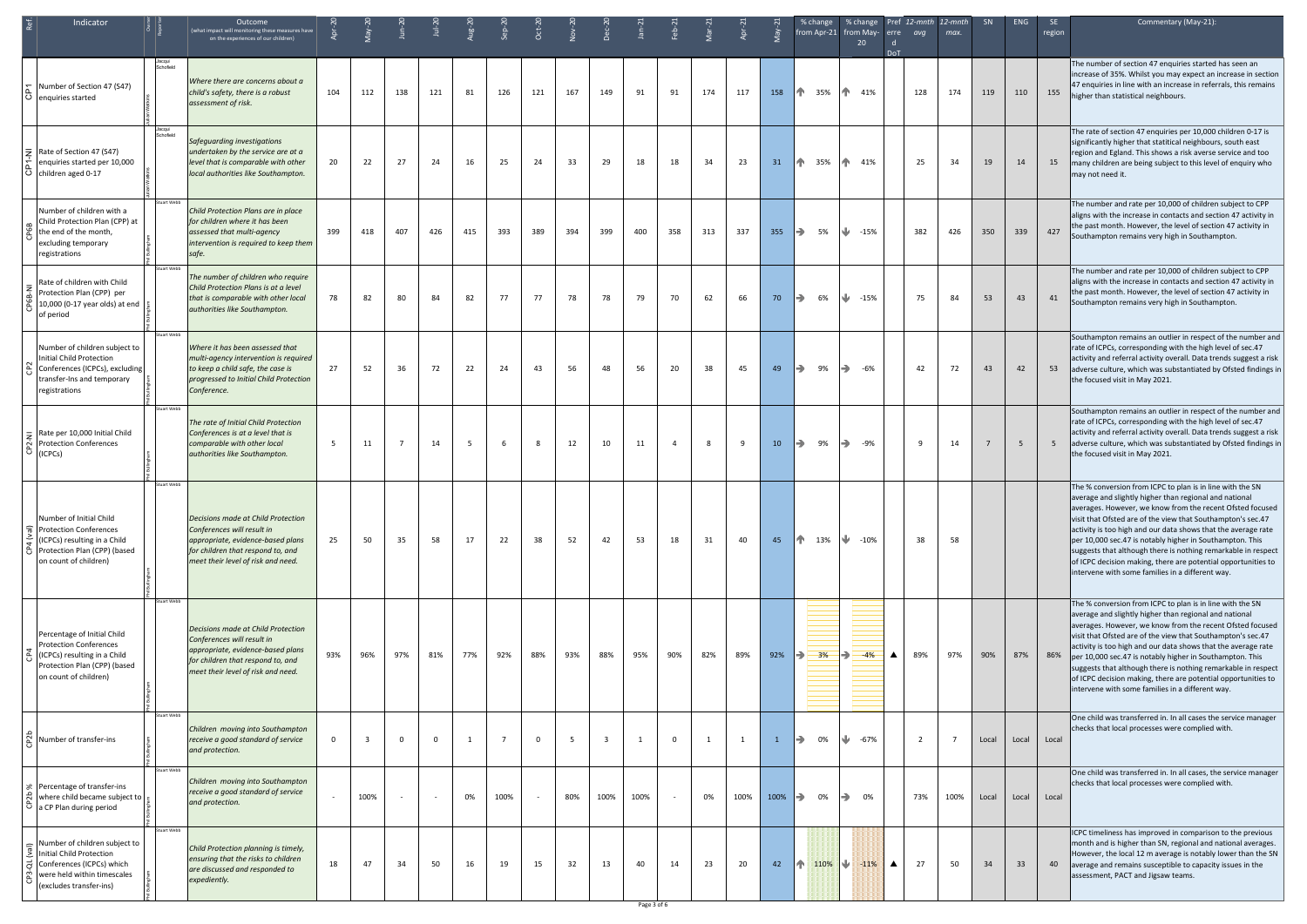| Indicator                                                                                                                             |                    | Outcome<br>(what impact will monitoring these measures have<br>on the experiences of our children)                                                                                                 |                |                |                |             |                |                |                |     |                |     |     |     |                         |              | % change                         | % change<br>from Apr-21 from May- erre<br>20 | <b>DoT</b>              | avq                     | Pref 12-mnth 12-mnth<br>max. | SN           | <b>ENG</b> | <b>SE</b><br>region | Commentary (May-21):                                                                                                                                                                                                                                                                                                                                                                                                                                                  |
|---------------------------------------------------------------------------------------------------------------------------------------|--------------------|----------------------------------------------------------------------------------------------------------------------------------------------------------------------------------------------------|----------------|----------------|----------------|-------------|----------------|----------------|----------------|-----|----------------|-----|-----|-----|-------------------------|--------------|----------------------------------|----------------------------------------------|-------------------------|-------------------------|------------------------------|--------------|------------|---------------------|-----------------------------------------------------------------------------------------------------------------------------------------------------------------------------------------------------------------------------------------------------------------------------------------------------------------------------------------------------------------------------------------------------------------------------------------------------------------------|
| Percentage of Initial Child<br>$\overline{Q}$ Protection Conferences<br>ICPCs) held within timescales<br>(based on count of children) | stuart Webb        | Child Protection planning is timely,<br>ensuring that the risks to children<br>are discussed and responded to<br>expediently.                                                                      | 67%            | 90%            | 94%            | 69%         | 73%            | 79%            | 35%            | 57% | 27%            | 71% | 70% | 61% | 44%                     | 86%          | 不管<br>93%                        | <b>B</b><br>$-5%$                            | ▲                       | 64%                     | 94%                          | 81%          | 78%        | 76%                 | ICPC timeliness has improved in comparison to the previous<br>month and is higher than SN, regional and national averages.<br>However, the local 12 m average is notably lower than the SN<br>average and remains susceptible to capacity issues in the<br>assessment, PACT and Jigsaw teams.                                                                                                                                                                         |
| Percentage of children subject<br>to a Child Protection Plan seen<br>in the last 15 working days.                                     | Sarah Ward         | The service is in regular contact with<br>children subject to Child Protection<br>planning to ensure that there is<br>ongoing assessment of risk and<br>opportunities to intervene<br>effectively. | 40%            | 72%            | 75%            | 75%         | 85%            | 62%            | 85%            | 92% | 87%            | 88% | 89% | 88% | 100%                    | 83%          | $\frac{1}{2}$ -17% $\frac{1}{2}$ | 15%                                          | ▲                       | 84%                     | 100%                         | Local        | Local      |                     | There has been a decrease in this since last month which is<br>largely due to recording issues as overtime due to ofsted was<br>offered last month. Caseloads in PACT have also increased<br>over the last few weeks due to staff leaving/HR issues with<br>Local staff, challenges in recruiting staff, holiday period, and<br>increased number of cases transferring into PACT. This has<br>resutled in workers struggling to prioritise work within<br>timescales. |
| Number of new Child<br>Protection Plans (CPP) where<br>child had previously been<br>8 subject of a CPP at any time                    | <b>Stuart Webb</b> | The service is effective in managing<br>the risks experienced by children and<br>within families and where there is re-<br>referral the issues are understood.                                     |                | 13             |                | -5          | 2              | 13             | 14             | 17  | 11             | 19  | 0   | - 5 | $\overline{7}$          | 6            | J.                               | $-14\%$ $\sqrt{4}$ $-54\%$                   | $\blacktriangledown$    | 9                       | 19                           | $\mathsf{q}$ | 8          | 11                  | Although data over the past four months shows a trend of a<br>lower rate of repeat CPP in Southampton, the 12m trend more<br>closely aligns with the SN, regional and national averages.                                                                                                                                                                                                                                                                              |
| Percentage of new Child<br>Protection Plans (CPP) where<br>child had previously been<br>subject of a CPP at any time                  | <b>Stuart Webb</b> | The service is effective in managing<br>the risks experienced by children and<br>within families and where there is re-<br>referral the issues are understood.                                     | 16%            | 24%            | 14%            | 9%          | 12%            | 41%            | 37%            | 30% | 24%            | 36% | 0%  | 16% | 17%                     | 13%          | $14.24\%$                        | $-45%$                                       | ▼                       | 21%                     | 41%                          | 24%          | 22%        | 23%                 | Although data over the past four months shows a trend of a<br>lower rate of repeat CPP in Southampton, the 12m trend more<br>closely aligns with the SN, regional and national averages.                                                                                                                                                                                                                                                                              |
| Number of children subject to<br><b>Review Child Protection</b><br>Conferences (RCPCs) in the<br>month                                | tuart Webb         | Where children are subject to Child<br>Protection planning, their cases are<br>reviewed regularly to identify<br>progress and any barriers.                                                        | 71             | 72             | 135            | 101         | 73             | 123            | 112            | 86  | 70             | 115 | 95  | 173 | 45                      | 65           | 个<br>44%                         | ⋓<br>$-10%$                                  | $\overline{\mathbf{v}}$ | 99                      | 173                          | Local        | Local      |                     | An increase in the number of RCPC is evident in comparison to<br>last month and this has impacted upon the number of CPP<br>ending. However, the number of reviews is 10% lower than<br>Local the same time last year. Review CPC are rescheduled if reports<br>are not available from the caseholding teams, and this is<br>assessed to have an impact.                                                                                                              |
| Number of ceasing Child<br>Protection Plans (CPP),<br>excluding temporary<br>registrations                                            | stuart Webb        | Where it is assessed that risks to a<br>child have reduced there is a review<br>of risk and the case is stepped down<br>effectively.                                                               | 25             | 34             | 48             | 38          | 25             | 53             | 42             | 47  | 37             | 54  | 61  | 74  | 19                      | 28           | ĤП.<br>47%                       | 8 J<br>$-18%$                                | ▲                       | 44                      | 74                           |              |            |                     | An increase in the number of RCPC is evident in comparison to<br>last month and this has impacted upon the number of CPP<br>ending. However, the number of reviews is 10% lower than<br>the same time last year. Review CPC are rescheduled if reports<br>are not available from the caseholding teams, and this is<br>assessed to have an impact.                                                                                                                    |
| 员 Number of Looked after<br>$\leq$ Children at end of period                                                                          | Mary Hardy         | Where it is assessed that there is no<br>safe alternative, the local authority<br>will take children into its care for<br>their welfare and protection.                                            | 487            | 488            | 488            | 512         | 493            | 485            | 492            | 503 | 499            | 508 | 507 | 495 | 490                     | 499          | $= 2\%$<br>IÐ I                  | Ð<br>2%                                      | $\blacktriangledown$    | 498                     | 512                          | 496          | 527        | 550                 | At end of May the number of children in our care had risen by<br>2% on the previous month to 499, going against the<br>downward trend we have seen for the past 4 months<br>consecutively. This rise correlates with a marked increase in<br>the number of contacts and referrals in for May.                                                                                                                                                                         |
| Looked after Children rate per<br>☆ 10,000                                                                                            | Mary Hardy         | The level of children in care is at a<br>level that is comparable with other<br>local authorities like Southampton.                                                                                | 96             | 96             | 96             | 101         | 97             | 95             | 97             | 99  | 98             | 100 | 100 | 97  | 96                      | 98           | 2%<br>$\Rightarrow$              | $\Rightarrow$<br>2%                          | $\blacktriangledown$    | 98                      | 101                          | 89           | 67         | 53                  | As we would expect the increased number of children in our<br>care has caused a correlating increase in the rate per 10,00 of<br>population frm 96 at end of April to 98 at end of May.                                                                                                                                                                                                                                                                               |
| 8 Number of new Looked after<br>Children (episodes)                                                                                   | Mary Hardy         | Where children meet the threshold<br>and there are no alternatives, they<br>will be safe and have their welfare<br>needs addressed through<br>accommodation by the local<br>authority.             | $\overline{7}$ | $\overline{7}$ | 10             | 29          | 9              | 8              | 23             | 25  | 11             | 23  | 13  | 6   | -8                      | 15           | 88%<br>ИN                        | $1 \, \text{m}$ 114%                         | $\blacktriangledown$    | 15                      | 29                           | 47           | 44         | 46                  | 15 children were new in to our care in May, this is the highest<br>it has been since last November and is the rate for the annual<br>average but is much lower than the annual maximum of 29<br>and significantly lower than our benchmarking comparators.<br>This increase is likely a reflection of the raised rate of referrals,<br>as mentioned above, that are currently warranting assessment<br>and intervention to safeguard children.                        |
| ကျ Number of ceasing Looked<br>$\bar{\mathfrak{S}}$ after Children (episodes)                                                         | Mary Hardy         | Children will leave care in a planned<br>way with clear networks of support<br>around them.                                                                                                        |                | 6              | 9              | 6           | 24             | 17             | 16             | 14  | 12             | 14  | 21  | 17  | 15                      | 6            | ₩<br>$-60%$                      | 0%                                           | ▲                       | 14                      | 24                           | 16           | 16         | 19                  | Just 6 children have ceased to be in our care throughout May,<br>this is the joint lowest it has been for a year (also achieved last<br>July) and as such is less than half the monthly average and just<br>a quarter of the maxumum for the past year (at 24 lasat July).                                                                                                                                                                                            |
| $rac{1}{\sqrt{2}}$ Num<br>$rac{1}{\sqrt{2}}$ E12)<br>Number of adoptions (E11,                                                        | Martin Smith       | Children who are being adopted will<br>receive timely and effective support.                                                                                                                       |                | 0              | $\overline{2}$ | $\mathbf 0$ | $\overline{4}$ | $\overline{4}$ | $\overline{4}$ | 1   | $\overline{a}$ |     | 10  | 1   | $\overline{\mathbf{3}}$ | $\mathbf{1}$ | ₩<br>$-67%$                      | n/a                                          | ▲                       | $\overline{\mathbf{3}}$ | 10                           |              |            |                     |                                                                                                                                                                                                                                                                                                                                                                                                                                                                       |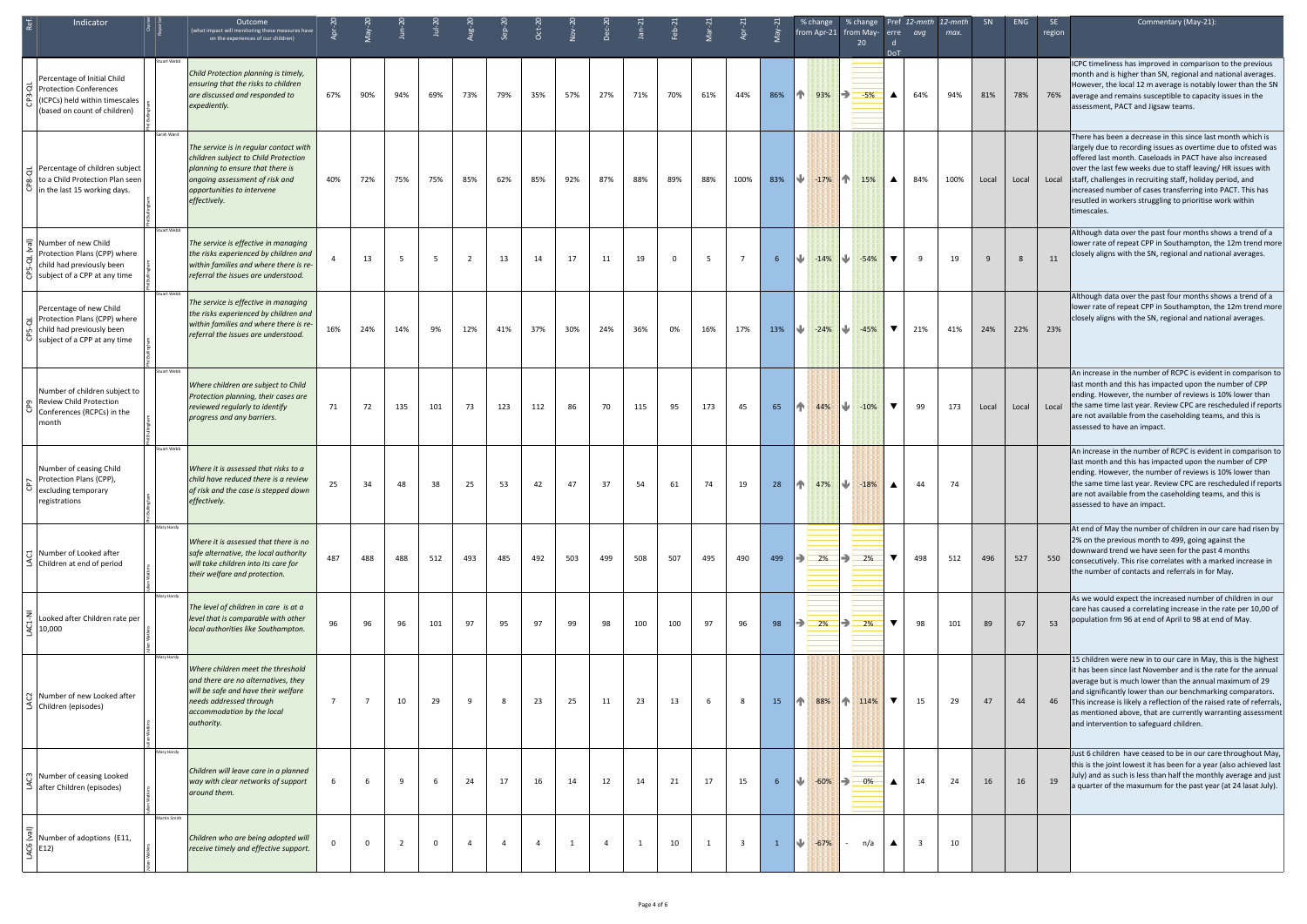| Indicator                                                                                                                          |              | Outcome<br>(what impact will monitoring these measures have<br>on the experiences of our children)                                                                     |             |          |          | $\overline{\phantom{a}}$ | $\mu$ guk | $sep-2$        | $Oct-20$       | $10v-2$        | $Dec-2$        | $Jan-2$ | $-91$ |                |                         |                | % change<br>% change<br>from Apr-21 from May-<br>20 | erre                 | Pref 12-mnth<br>avq | $12$ -mnth<br>max. | SN    | ENG   | <b>SE</b><br>region | Commentary (May-21):                                                                                                                                                                                                                                                                                                                                                                                                                                                    |
|------------------------------------------------------------------------------------------------------------------------------------|--------------|------------------------------------------------------------------------------------------------------------------------------------------------------------------------|-------------|----------|----------|--------------------------|-----------|----------------|----------------|----------------|----------------|---------|-------|----------------|-------------------------|----------------|-----------------------------------------------------|----------------------|---------------------|--------------------|-------|-------|---------------------|-------------------------------------------------------------------------------------------------------------------------------------------------------------------------------------------------------------------------------------------------------------------------------------------------------------------------------------------------------------------------------------------------------------------------------------------------------------------------|
| $\begin{bmatrix} 68 \\ 40 \\ 9 \\ 4 \end{bmatrix}$ Percentage of adoptions (E11,                                                   | Martin Smith | Children who are being adopted will<br>receive timely and effective support.                                                                                           | 0%          | 0%       | 22%      | 0%                       | 17%       | 24%            | 25%            | 7%             | 33%            | 7%      | 48%   | 6%             | 20%                     | 7%             | ₩<br>-67%<br>n/a                                    | <b>DoT</b>           | 18%                 | 48%                |       |       |                     |                                                                                                                                                                                                                                                                                                                                                                                                                                                                         |
| Number of Special<br>의 Guardianship Orders (SGOs)<br>$\frac{1}{5}$ (E43, E44)                                                      | Martin Smith | Children subject to Special<br>Guardianship Orders will receive<br>timely and effective support.                                                                       | $\mathbf 0$ | $\Omega$ | 1        | $\Omega$                 | -6        | $\overline{4}$ | $\overline{4}$ | $\overline{a}$ | 1              |         |       | $\overline{4}$ | $\overline{\mathbf{3}}$ | $\overline{0}$ | ₩<br>$-100%$<br>n/a<br>$\mathcal{L}_{\mathcal{A}}$  |                      | $\overline{3}$      | - 6                | Local | Local | Local               |                                                                                                                                                                                                                                                                                                                                                                                                                                                                         |
| $\mathcal{E}$ Percentage of Special<br>음 Guardianship Orders (SGOs)<br>$\frac{Q}{3}$ (E43, E44)                                    | Martin Smith | Children subject to Special<br>Guardianship Orders will receive<br>timely and effective support.                                                                       | 0%          | 0%       | 11%      | 0%                       | 25%       | 24%            | 25%            | 29%            | 8%             | 36%     | 5%    | 24%            | 20%                     | 0%             | $\frac{1}{2}$ -100%<br>n/a<br>$\sim 100$            |                      | 17%                 | 36%                | 1%    | 1%    | 1%                  |                                                                                                                                                                                                                                                                                                                                                                                                                                                                         |
| Percentage of Looked after<br>children visited within<br>$\leq$ timescales                                                         | Mary Hardy   | The service is in regular contact with<br>Looked after Children to ensure that<br>there is ongoing assessment of risk<br>and opportunites to intervene<br>effectively. | 50%         | 39%      | 78%      | 75%                      | 73%       | 70%            | 80%            | 75%            | 85%            | 84%     | 90%   | 88%            | 69%                     | 80%            | 17% 1 106%                                          | $\blacktriangle$     | 79%                 | 90%                | Local | Local |                     | As predicted last month visits in timescales have increased this<br>month and are back at 80% for May as the expectation returns<br>for social workers to see all children face to face again as<br>Local Covid lockdowns ease. Next month should see a further rise as<br>more visits have been booked throughout June to see the last<br>of the children still not yet seen.                                                                                          |
| Percentage of Looked after<br>$\left  \begin{array}{c} 2 \\ \end{array} \right $ Children with an authorised<br>$\leq$ CLA plan    | Mary Hardy   | Children have good quality care<br>plans, to which they have<br>contributed, and which meet their<br>needs.                                                            | 95%         | 96%      | 96%      | 95%                      | 96%       | 96%            | 98%            | 97%            | 97%            | 96%     | 94%   | 96%            | 96%                     | 96%            | $\Rightarrow$<br>0%<br>B)<br>0%                     | $\blacktriangle$     | 96%                 | 98%                | Local | Local | Local               | No change again as performance for this indicator is again at<br>96%.                                                                                                                                                                                                                                                                                                                                                                                                   |
| O Number of Looked after<br>$\sin$ Children with an authorised<br>$\leq$ CLA Plan                                                  | Mary Hardy   | Children have good quality care<br>plans, to which they have<br>contributed, and which meet their<br>needs.                                                            | 461         | 469      | 467      | 487                      | 473       | 467            | 480            | 486            | 482            | 489     | 477   | 477            | 470                     | 478            | $\mapsto$<br>2%<br>౹→<br>2%                         | $\blacktriangle$     | 478                 | 489                | Local | Local | Local               | As above although performance is actually better as it is the<br>same % of a cohort that has 8 more children in it than last<br>month.                                                                                                                                                                                                                                                                                                                                  |
| Number of current<br>음 Unaccompanied Asylum<br>Seeking Children (UASC)<br>looked after at end of period                            | Mary Hardy   | <b>Unaccompanied Asylum Seeking</b><br>Children are identified and supported<br>by the local authority.                                                                | 13          | 12       | 12       | 11                       | 11        | 10             | 11             | 16             | 18             | 21      | 21    | 20             | 20                      | 18             | ₩<br>$-10%$<br>1 50%                                |                      | 16                  | 21                 | 25    | 21    | 35                  | A drop in the number of asylum seeking minors in our care at<br>the end of May from 20 last month to 18 this month, but at 18<br>that is 50% higher than it was in May last year.                                                                                                                                                                                                                                                                                       |
| $\vert \downarrow \vert$ Number of new<br>dunaccompanied Asylum<br>Seeking Children (UASC)                                         | Mary Hardy   | <b>Unaccompanied Asylum Seeking</b><br>Children are identified and supported<br>by the local authority.                                                                | $\Omega$    | $\Omega$ | $\Omega$ | $\Omega$                 | $\Omega$  | 0              | - 1            | -3             | $\overline{2}$ |         |       |                |                         | $\mathbf{0}$   | ₩<br>$-100%$<br>n/a<br>$\sim$                       |                      |                     | -3                 | Local | Local | Local               | There have been no new asylum seeking minors throughout<br>May coming in to our care but what will happen to this<br>indicator in coming months is difficult to forecast with so<br>many influencing variables at play.                                                                                                                                                                                                                                                 |
| $\frac{1}{\alpha}$ Number of Looked after<br>Children aged 16+ or open<br>0 Care Leavers with an<br>$\leq$ authorised Pathway Plan | Mary Hardy   | Care Leavers have a good quality<br>Pathway Plans, to which they have<br>contributed, and which meets their<br>needs.                                                  | 161         | 166      | 171      | 174                      | 171       | 178            | 173            | 176            | 179            | 177     | 179   | 188            | 187                     | 187            | 0%<br>13%<br>I÷<br>ИN.                              | $\blacktriangle$     | 178                 | 188                | Local | Local | Local               | No change in Pathway Plan performance again this month so<br>it remains at 187, and 94% of the care leaver cohort, as it was<br>in April. New staff are due to start in June to increase the<br>numbers of personal advisers to work with this group and<br>produce PP with them and as they settle in to the role I would<br>expect that performance will improve for this indicator.                                                                                  |
| Percentage of Looked after<br>$\vec{\sigma}$ Children aged 16+ or open<br>급 Care Leavers with an<br>authorised Pathway Plan        | Mary Hardy   | Care Leavers have a good quality<br>Pathway Plans, to which they have<br>contributed, and which meets their<br>needs.                                                  | 95%         | 96%      | 96%      | 96%                      | 94%       | 96%            | 98%            | 98%            | 97%            | 97%     | 97%   | 96%            | 94%                     | 94%            | IÐ.<br>0%<br>౹⋺<br>$-2%$                            | $\blacktriangle$     | 96%                 | 98%                | Local | Local | Local               | As above.                                                                                                                                                                                                                                                                                                                                                                                                                                                               |
| Percentage of Care Leavers in<br>contact and in suitable<br>accommodation                                                          | Mary Hardy   | Care Leavers are in accommodation<br>that is safe and secure.                                                                                                          | 81%         | 83%      | 86%      | 86%                      | 84%       | 85%            | 85%            | 85%            | 83%            | 82%     | 84%   | 82%            | 85%                     | 85%            | $\Rightarrow$<br>0%<br>$\Rightarrow$<br>2%          | $\blacktriangle$     | 84%                 | 86%                | 85%   | 94%   | 91%                 | No change for this indicator from April to May, so we still have<br>85% of our care leavers in contact and in suitable<br>accommodation. Again I would expect performance for this<br>indicator to improve as new staff join and settle into the team,<br>increasing our capacity to improve the numbers of care<br>leavers we are in touch with and actively supporting to ensure<br>they have maximum opportunities to access and maintain<br>suitable accommodation. |
| ल Number of Looked after<br>$\widetilde{p}$ Children (LAC) placed with<br>$\leq$ IFAs at end of period                             | Martin Smith | Our Looked after Children will benefit<br>from high quality fostering provision,<br>with our own carers wherever<br>possible.                                          | 144         | 143      | 139      | 140                      | 142       | 140            | 143            | 150            | 150            | 156     | 160   | 156            | 151                     | 154            | 2%<br>$\Rightarrow$<br>$\Rightarrow$<br>8%          | $\blacktriangledown$ | 148                 | 160                | Local | Local | Local               |                                                                                                                                                                                                                                                                                                                                                                                                                                                                         |
| ္ပြာ Percentage of IFA placements<br>$\leq$ (of all looked after children)                                                         | Martin Smith | Our Looked after Children will benefit<br>from high quality fostering provision,<br>with our own carers wherever<br>possible.                                          | 30%         | 29%      | 28%      | 27%                      | 29%       | 29%            | 29%            | 30%            | 30%            | 31%     | 32%   | 32%            | 31%                     | 31%            | $\Rightarrow$<br>0%<br>$\Rightarrow$<br>5%          | $\blacktriangledown$ | 30%                 | 32%                | Local | Local | Local               |                                                                                                                                                                                                                                                                                                                                                                                                                                                                         |